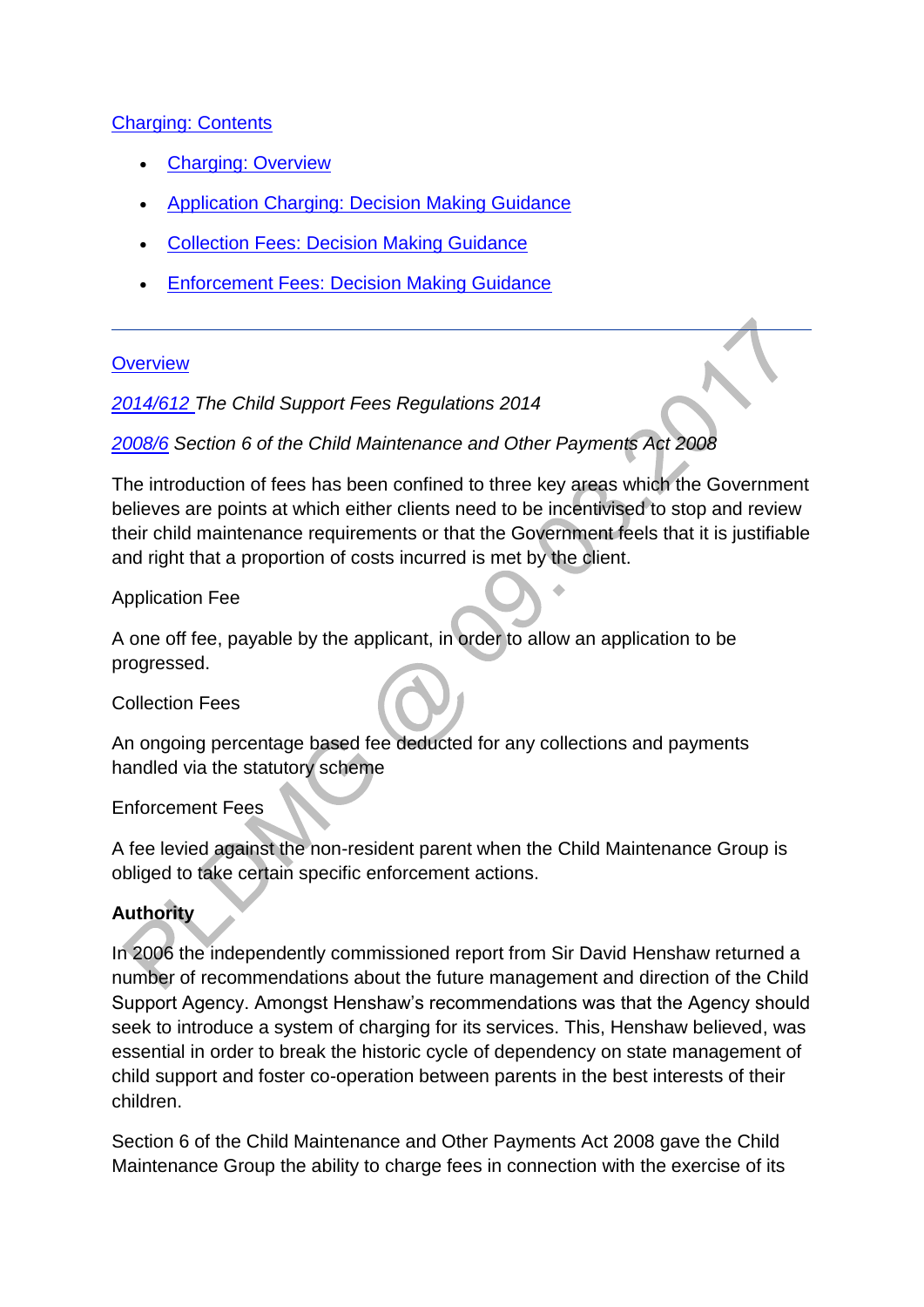functions. The Government is now seeking to use these powers as part of the continuing reform of the Child Maintenance System.

### **Rationale**

The introduction of fees is intended to incentivise and engender co-operation between separated parents in the long term interests of their children. Research has shown that being brought up in a co-operative environment is advantageous for children. By introducing an array of fees for various Child Maintenance services the Government intends to end the historic perception of the Child Maintenance Service being the default option for separating parents and encourage greater use of Family Based Arrangements and Direct Pay to allow clients to manage their own affairs outwith the statutory scheme.

Charging fees will also allow the Child Maintenance Group to recoup a small percentage of its outlay and therefore provide the taxpayer with greater value for money however this is not the primary reason behind the introduction of fees.

### [Return to Contents](http://np-cmg-sharepoint.link2.gpn.gov.uk/sites/policy-law-and-decision-making-guidance/Pages/Charging.aspx#Contents)

### [Application Fee: Decision Making Guidance](http://np-cmg-sharepoint.link2.gpn.gov.uk/sites/policy-law-and-decision-making-guidance/Pages/Charging.aspx?ControlMode=Edit&DisplayMode=Design)

#### **Rationale**

The Government has made the decision that any person applying for Child Maintenance to the 2012 Child Maintenance Scheme will be obliged to pay a fee before this application will be processed. The Government believes that introducing this fee will act to make applicants consider, at the point of entry into the scheme, whether the statutory scheme is really their only option or whether they could make an alternative arrangement with the other party and thus avoid this fee.

#### **Enactment**

# *[2014/612 R](http://www.legislation.gov.uk/uksi/2014/612/contents/made)egulation 1 (3) of the Child Support Fees Regulations 2014*

An application fee will be payable from, the day on which Section 137 of the Welfare Reform Act 2012 comes into force. No application fee will be levied for applications made before this date even if the application has not yet been recorded on the system.

No application fee will be applied for any Reactive Transition case where the applicant makes an application prior to the introduction of Section 137 but the calculation is not made until after this date due to awaiting the Transition of the linked case.

Who is liable to pay?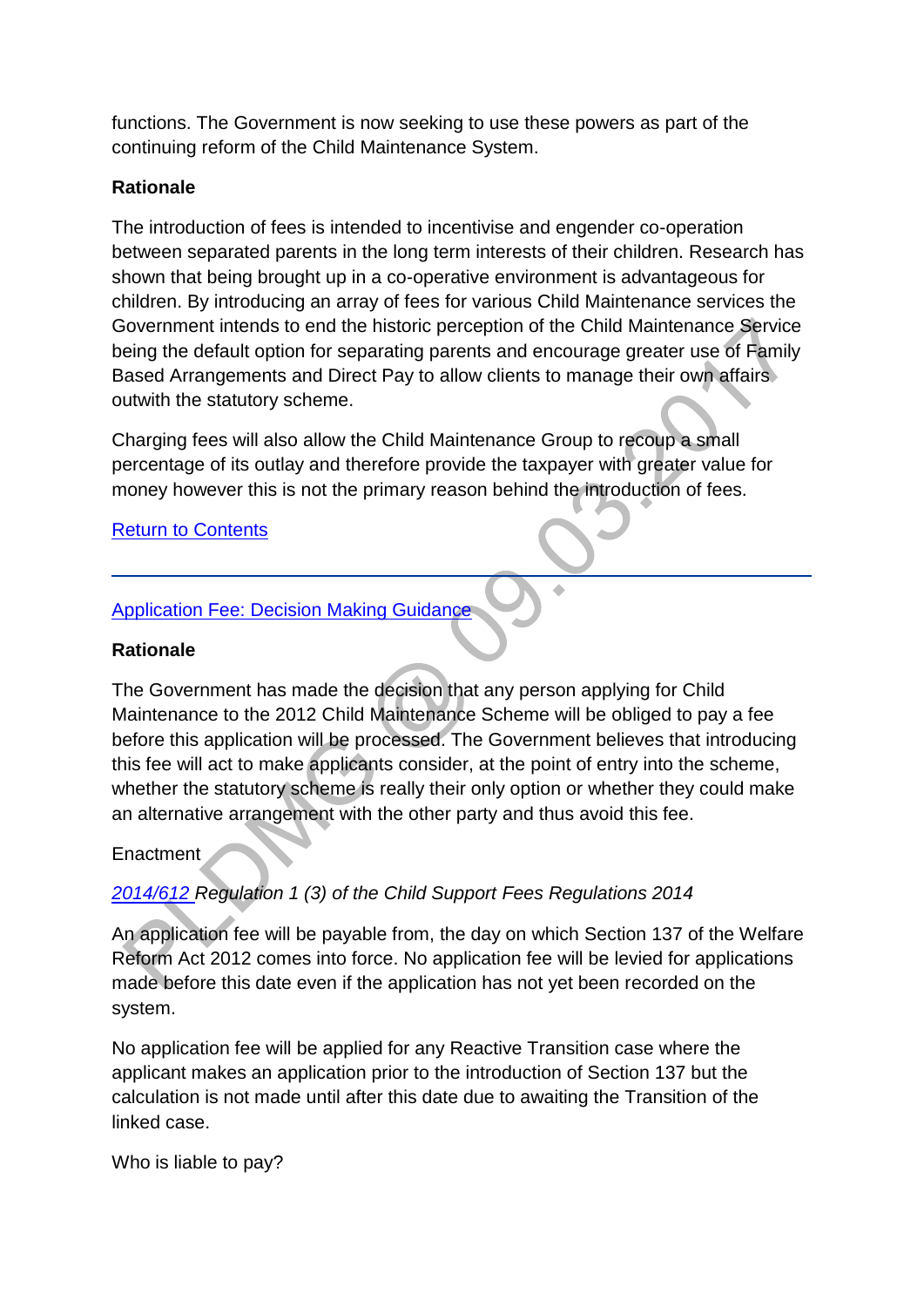# *[2014/612 R](http://www.legislation.gov.uk/uksi/2014/612/contents/made)egulation 3 (1) of the Child Support Fees Regulations 2014*

The application fee is payable at the point an application is made and will be paid by the party that applies unless that party is subject to the exceptions detailed in the [Exceptions](http://np-cmg-sharepoint.link2.gpn.gov.uk/sites/policy-law-and-decision-making-guidance/Pages/Charging.aspx#Exceptions) section.

The Government anticipates that the vast majority of applicants will be parents with care however in the event of an application by the non-resident parent the application fee must be met by them.

The Government believes that it is right that the party making the application should be the one to bear this fee in full as it would be unfair to impose a fee for this service against a party who has made no approach to the statutory scheme.

How much is charged?

### *[2014/612 R](http://www.legislation.gov.uk/uksi/2014/612/contents/made)egulation 3 (1) of the Child Support Fees Regulations 2014*

The application fee is set at a nominal rate of £20. This is applied at a case-based level therefore if an applicant wishes to open multiple cases this fee must be paid for each individual case to ensure parity for all applications.

This fee must be paid in full prior to any case being progressed unless the applicant is subject to the exceptions set out in the **Exceptions** section. Where an applicant wishes to pay an application fee by instalments this can be accommodated but the application will not progress until the full fee has been paid.

How is it paid?

Payment of the application fee can be made by credit or debit card or via a manual cheque. Where the payment is made using a credit or debit card the payment is deemed as being made as soon as the payment is approved by the system allowing the application to progress. Where an applicant chooses to pay via cheque the application is held and cannot be progressed until the cheque has cleared.

#### **Obligations**

# *[2014/612 R](http://www.legislation.gov.uk/uksi/2014/612/contents/made)egulation 3 (1) of the Child Support Fees Regulations 2014*

The Government made clear that the payment of an application fee by the applicant is in order to access the statutory scheme. There is no responsibility incumbent upon the Government to ensure that a maintenance calculation is successful once an application fee has been paid and no refund will be given where a calculation is not possible.

#### **[Exceptions](http://np-cmg-sharepoint.link2.gpn.gov.uk/sites/policy-law-and-decision-making-guidance/Pages/Charging.aspx)**

*[2014/612 R](http://www.legislation.gov.uk/uksi/2014/612/contents/made)egulation 4 (2) & (3) of the Child Support Fees Regulations 2014*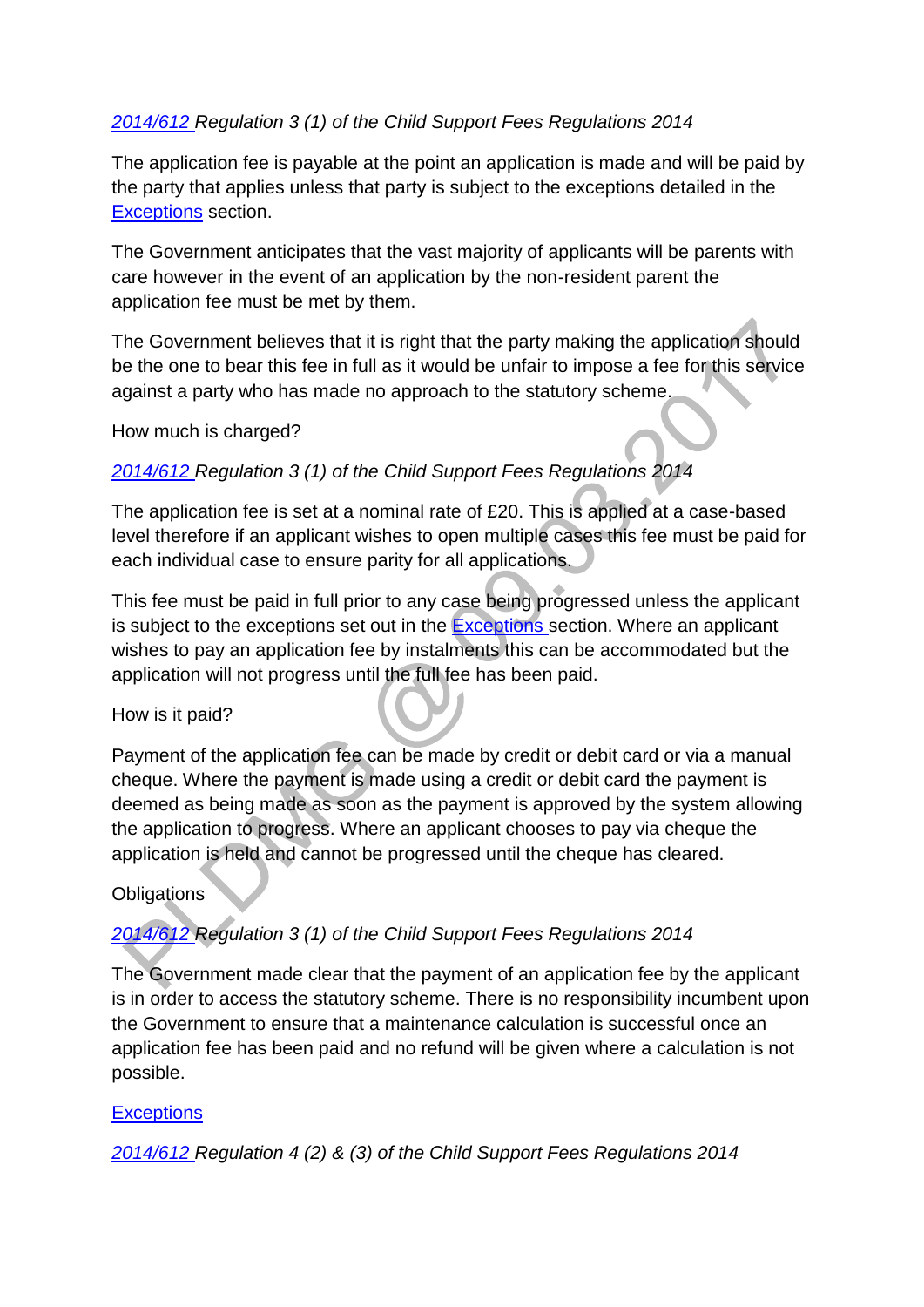The Government is aware of the sensitive nature of many of our cases and has acted to ensure provision is made for vulnerable clients. No application fee will be levied against an applicant who is under the age of 19, at the time the application is made, or who has declared they are a victim of domestic violence or abuse and reported this to an approved body. Please see below for the definition of domestic violence.

# **Domestic violence and abuse exemption**

The definition of domestic violence and abuse and the list of bodies to which this must have been reported to is not laid down in regulations, but set out in two sets of guidance to which the regulations refer:

- guidance on how the Secretary of State will determine if a person is a victim of domestic violence or abuse is available on the gov.uk website [https://www.gov.uk/government/uploads/system/uploads/attachment\\_data/file/](https://www.gov.uk/government/uploads/system/uploads/attachment_data/file/261879/child-support-fees-domestic-violence-guidance.pdf) [261879/child-support-fees-domestic-violence-guidance.pdf.](https://www.gov.uk/government/uploads/system/uploads/attachment_data/file/261879/child-support-fees-domestic-violence-guidance.pdf) The definition is based on the Home Office definition of domestic violence.
- guidance on the list of persons to whom an applicant must have reported domestic violence or abuse was published by the Secretary of State in December 2013 and is available [here](https://www.gov.uk/government/uploads/system/uploads/attachment_data/file/261882/child-support-fees-who-to-report-domestic-violence-to.pdf)

For child maintenance purposes the domestic violence or abuse exemption will be managed by a light touch self-declaration approach. If an applicant declares they are a victim of domestic violence or abuse and confirms that they have previously reported this to an approved body this is to be accepted and the application fee waived, there is no requirement to obtain written evidence.

The domestic violence or abuse exemption is not limited to incidents involving the applicant's former partner. The application fee is to be waived if the applicant states that any instance of domestic violence or abuse (falling within the definition given in the above guidance) has been reported to an appropriate body or person (as defined in the above guidance). This exemption should remove what could otherwise be a practical barrier for parents fleeing a violent situation, such as having lost access to a joint bank account or otherwise finding themselves in particularly stressful financial circumstances.

#### **Determining whether an applicant is a victim of domestic violence or abuse**

In order to qualify for an application fee waiver as a victim of domestic violence or abuse three criteria must be satisfied:

 the applicant must be considered a victim of domestic violence or abuse in the opinion of the Secretary of State;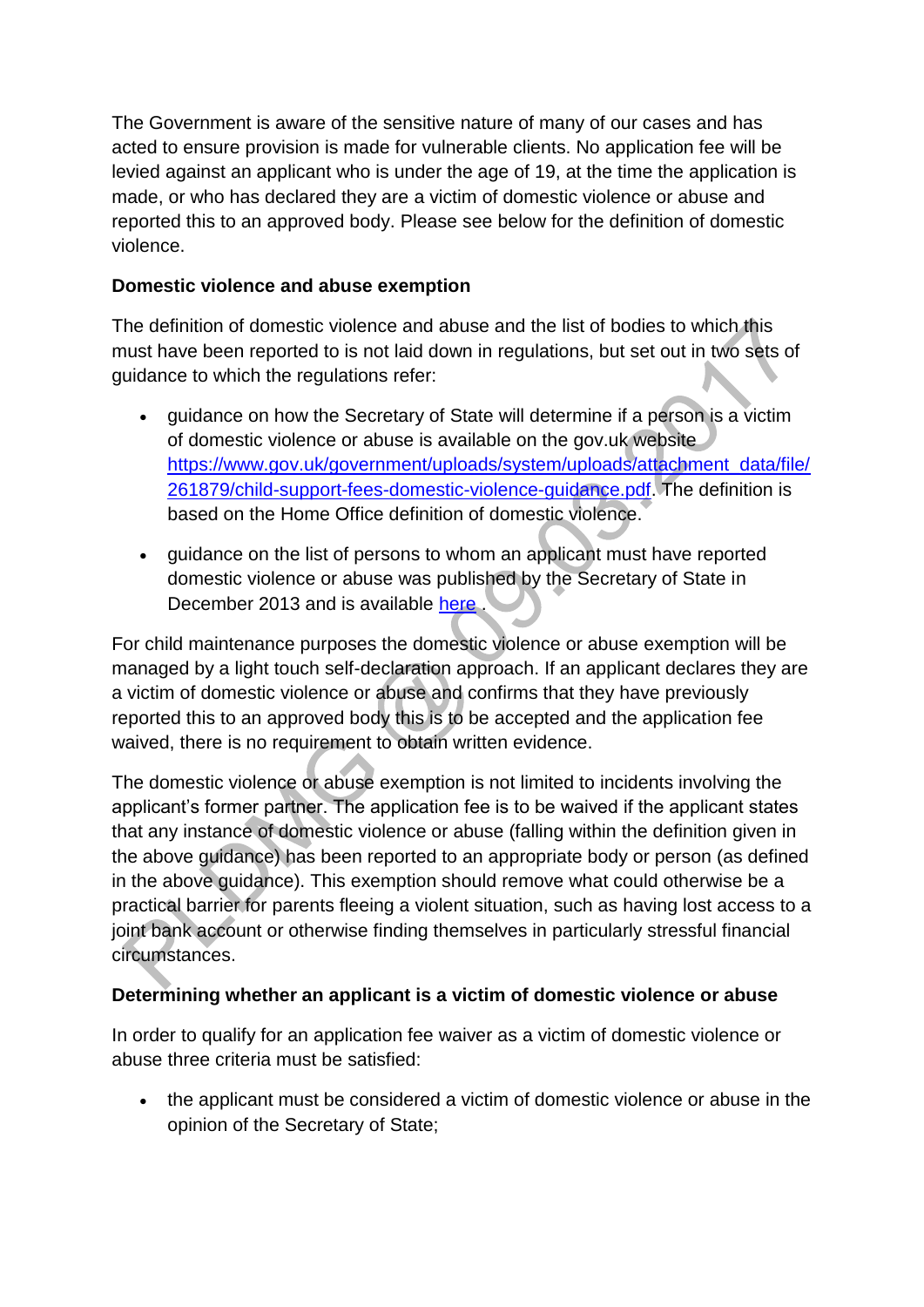- the applicant must declare themselves to be a victim of domestic violence or abuse to the Secretary of State at the time of making their application;
- the applicant must confirm that this has been reported to an approved body

Whilst caseworkers are not required to ask an applicant explicitly whether or not they are a victim of domestic violence or abuse they must use their judgement to control the conversation and allow a declaration to be made if applicable. It is not sufficient to assume that all applicants are aware of the exemption and where evidence is supplied that suggests that an incident of domestic violence or abuse has occurred caseworkers should make every effort to facilitate this declaration being made. Caseworkers must not, by their actions, knowingly allow a potential victim of domestic violence or abuse to continue to pay an application fee without being confident that sufficient opportunity has been given for this declaration to be made.

### **Declaration made post-application**

In order to qualify for an exemption from an application fee the applicant must declare themselves to be a victim of domestic violence or abuse at the time of making their application. If an applicant declares themselves a victim of domestic violence or abuse at a later date and requests a refund of their application fee this must be referred to Advice and Guidance who will make a decision as to whether or not this is appropriate.

# Reporting domestic violence from a third party

Any client may request that a third party representative be allowed to communicate with the Child Maintenance Service on their behalf to discuss their case. Such a representative cannot, however, declare an instance of domestic violence on behalf of the applicant. An application fee may be waived only where the applicant themselves has declared that they are a victim of domestic violence or abuse to the Secretary of State and have reported this to an appropriate body. The only exception to this is where a representative is acting with a power of attorney which entitles them to make this decision on behalf of the applicant.

Caseworkers must verify that any power of attorney which exists entitles the representative to make this decision and it is valid before waiving the application fee. For guidance on determining the validity and scope of a power of attorney please see the [gov.uk website.](https://www.gov.uk/government/uploads/system/uploads/attachment_data/file/226771/Part-04_Attorney.pdf)

Even where a representative has a power of attorney which entitles them to make this decision the instance of domestic violence or abuse must still have been reported to an approved body before the fee can be waived.

#### **Example**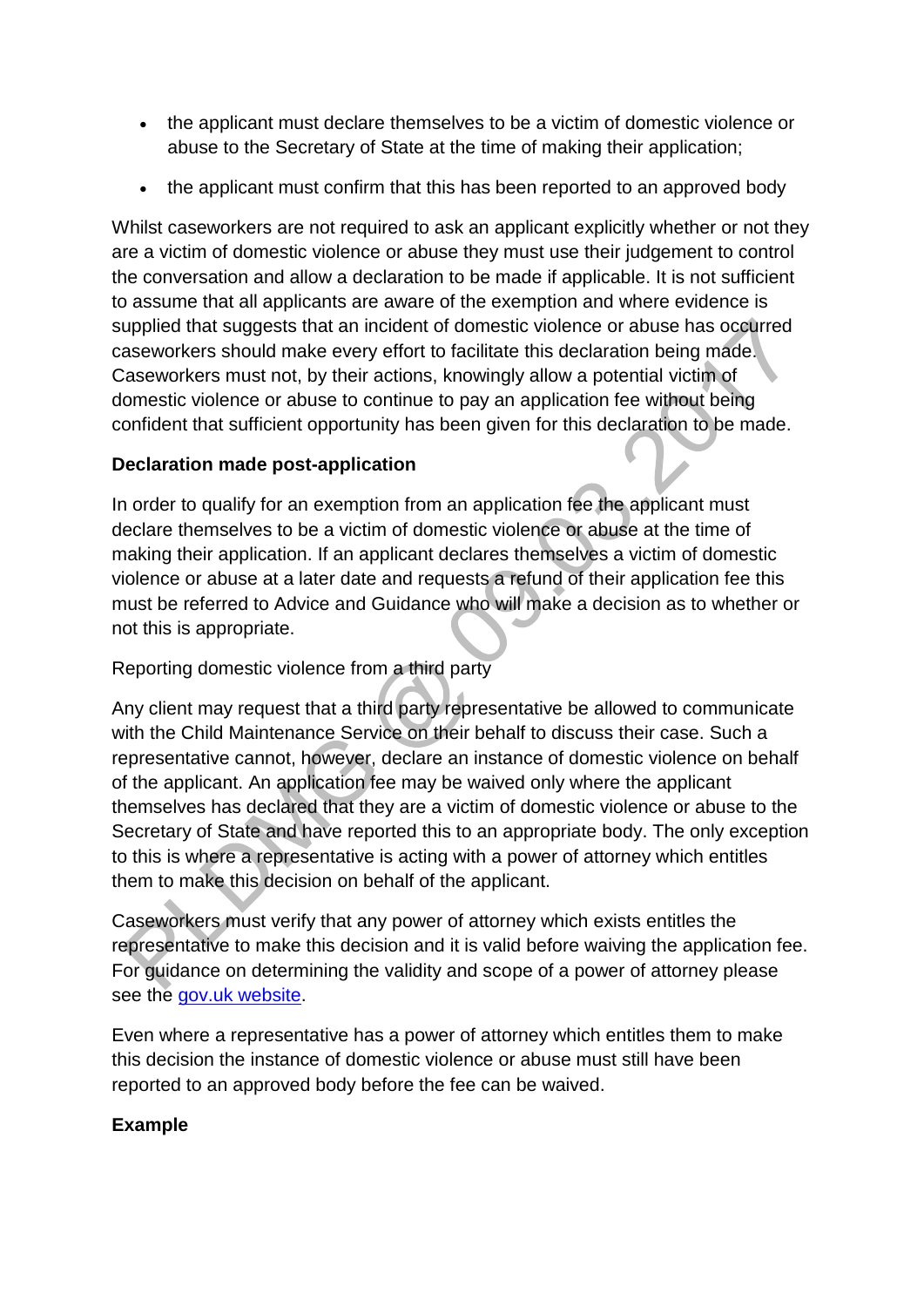A legal representative has contacted the Child Maintenance Service in order to progress an application for their client. This representative declares that their client has been a victim of domestic violence and they are acting with power of attorney to declare this. The caseworker requests confirmation of this power of attorney. The power of attorney is received and shows that the representative has power of attorney only to deal with the parent with care's financial affairs. The caseworker contacts the representative and confirms that the power of attorney does not contain the power to make this declaration on behalf of the parent with care as they are only legally entitled to manage financial affairs. The parent with care must declare the instance of domestic violence themselves in order to qualify for the application fee exemption.

### **Northern Ireland exemption**

The power to levy fees is a devolved responsibility; the Northern Ireland Executive has declared that they do not wish for an application fee to be levied against any client within their jurisdiction. No application fee will be applied for any Child Maintenance application made by a resident of Northern Ireland.

Any applicant who is a resident of Northern Ireland must have their initial application processed within Northern Ireland, no applications from Northern Ireland residents will be accepted if made to Great Britain offices.

#### Refunds

# *[2014/612 R](http://www.legislation.gov.uk/uksi/2014/612/contents/made)egulation 5 of the Child Support Fees Regulations 2014*

A refund of the application fee to the applicant must be made by the Secretary of State in circumstances where a qualifying child dies following the payment of the application fee but before a maintenance calculation is made if, as a result of this, no maintenance calculation is made.

Regulation 5(8) of the Child Support (Ending Liability In Existing Cases and Transition To New Calculation Rules) Regulations 2014

Any application fee paid by the applicant must be reimbursed in the circumstances where the Secretary of State withdraws a case closure notice (de-selection). The circumstances when a case closure notice can be withdrawn are explained in the [Case Closure](http://np-cmg-sharepoint.link2.gpn.gov.uk/sites/policy-law-and-decision-making-guidance/Pages/Case-Closure.aspx) guidance.

If caseworkers believe a fee should be repaid / refunded in any other circumstances they should discuss this with their Team Leader and refer to A & G.

#### [Return to Contents](http://np-cmg-sharepoint.link2.gpn.gov.uk/sites/policy-law-and-decision-making-guidance/Pages/Charging.aspx#Contents)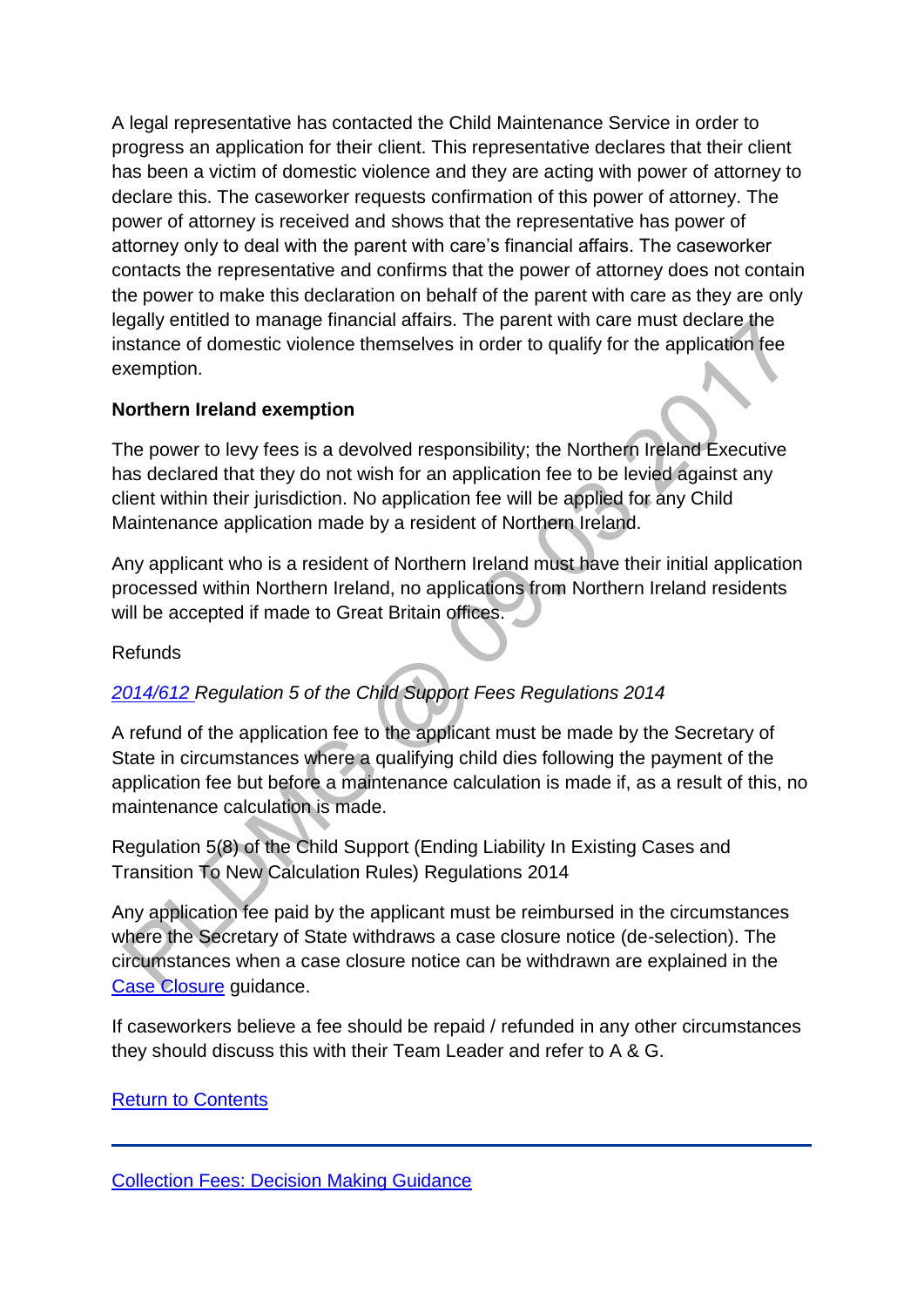### **Rationale**

The Government has decided that in order to act as a continuing incentive towards collaboration a collection fee will be applied to any case that uses the Calculation and Collect service. This fee will be applied on a percentage basis and will be payable by both parties. It is believed that this fee will act as a continuing tangible financial incentive to both parties to consider making a Direct Pay agreement in order to avoid these charges.

#### **Enactment**

### *[2014/612 R](http://www.legislation.gov.uk/uksi/2014/612/contents/made)egulation 1 (4) of the Child Support Fees Regulations 2014*

Collection fees will become payable six weeks after the date that Section 137 of the Welfare Reform Act 2012 comes into force. No collection fees will be levied during the initial six week cutover period following Section 137 coming into force. This is to allow all existing customers to have the opportunity to select Direct Pay as a means of collection and avoid fees prior to collection fees coming into force.

Who is liable to pay?

### *[2014/612 R](http://www.legislation.gov.uk/uksi/2014/612/contents/made)egulation 7 (1) of the Child Support Fees Regulations 2014*

The collection fee is applied against any client who chooses to use the Calculation and Collect service provided by the statutory scheme. The amount of this fee and how it is calculated will differ depending upon the client's primary role.

How much is charged?

# *[2014/612 R](http://www.legislation.gov.uk/uksi/2014/612/contents/made)egulation 7 (2) & (3) of the Child Support Fees Regulations 2014*

The amount that is charged as a fee for using the Calculation and Collect service will differ depending upon whether the client has a primary role of non-resident parent or parent with care (or person with care or child in Scotland).

The fee for a non-resident parent will normally be set at 20% of the assessed daily maintenance liability whereas the person with care will be charged a fee of 4% of received maintenance to which they would be entitled.

How is the non-resident parent collection fee calculated?

#### *[2014/612 R](http://www.legislation.gov.uk/uksi/2014/612/contents/made)egulation 7 (2) of the Child Support Fees Regulations 2014*

In calculating the non-resident parent collection fee a surcharge of 20% of any assessed daily maintenance liability will be added to the amount that the nonresident parent is obliged to pay.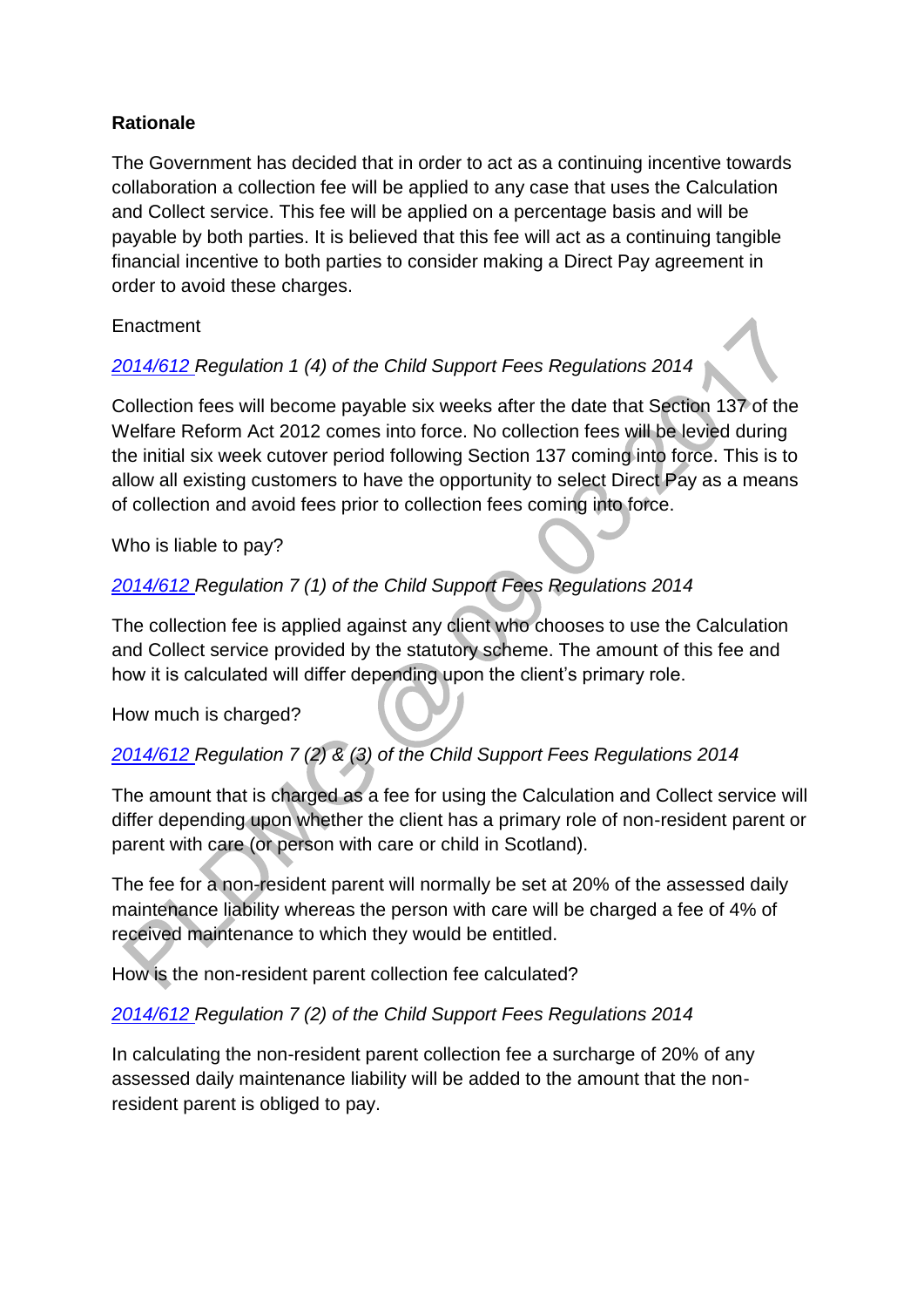This fee is levied only against the amount of ongoing child maintenance liability it is not based on the net amount a non-resident parent is obliged to pay i.e. the 20% applies only to liability not to arrears amounts that may be scheduled alongside this.

Collection fees are levied as a percentage of the daily rate for each case individually; this is to ensure that collection fees are levied only against those liabilities within the non-resident parent's case group which are being collected via the statutory scheme and excludes any maintenance amounts being paid via Direct Pay.

# **Example**

The non-resident parent has a maintenance liability of £20 per week; this equates to a daily rate of £2.86. A surcharge of 20% (£0.57) is applied on top of this meaning that the NRP is obliged to pay a weekly rate of £20 maintenance plus a weekly collection fee of £3.99 (£0.57 x 7).

How is the person with care collection fee calculated?

*[2014/612 R](http://www.legislation.gov.uk/uksi/2014/612/contents/made)egulation 7 (3) of the Child Support Fees Regulations 2014* 

The parent with care collection fee is calculated by retaining 4% of all ongoing maintenance received.

This means that the CMS can deduct 4% of any amount that is due to be paid to the parent with care, either for regular child maintenance or arrears of child maintenance accrued after the date that collection fees became effective.

# **Example**

A parent with care is entitled to £100 per week in child maintenance. The nonresident parent makes a payment of £100 for child maintenance plus their 20% collection fee. The collection fee is assigned to the Secretary of State along with 4% of the £100 to which the parent with care would have been entitled. The daily rate is calculated as £14.29, 4% of this amount is £0.57 meaning that a weekly fee of £3.99 is due. This means that of the maintenance payment of £100 received the parent with care is paid £96.01 in child maintenance.

# Fractions of a penny

*[2014/612 R](http://www.legislation.gov.uk/uksi/2014/612/contents/made)egulation 7 (5) of the Child Support Fees Regulations 2014* 

Where a calculation is made to determine the amount charged as a collection fee and the amount includes a fraction of one penny, i.e. is not in whole pence, the amount charged will be rounded to the nearest whole penny

How Are These Collection Fees Paid?

*[2014/612 R](http://www.legislation.gov.uk/uksi/2014/612/contents/made)egulation 7 (2) & (3) of the Child Support Fees Regulations 2014*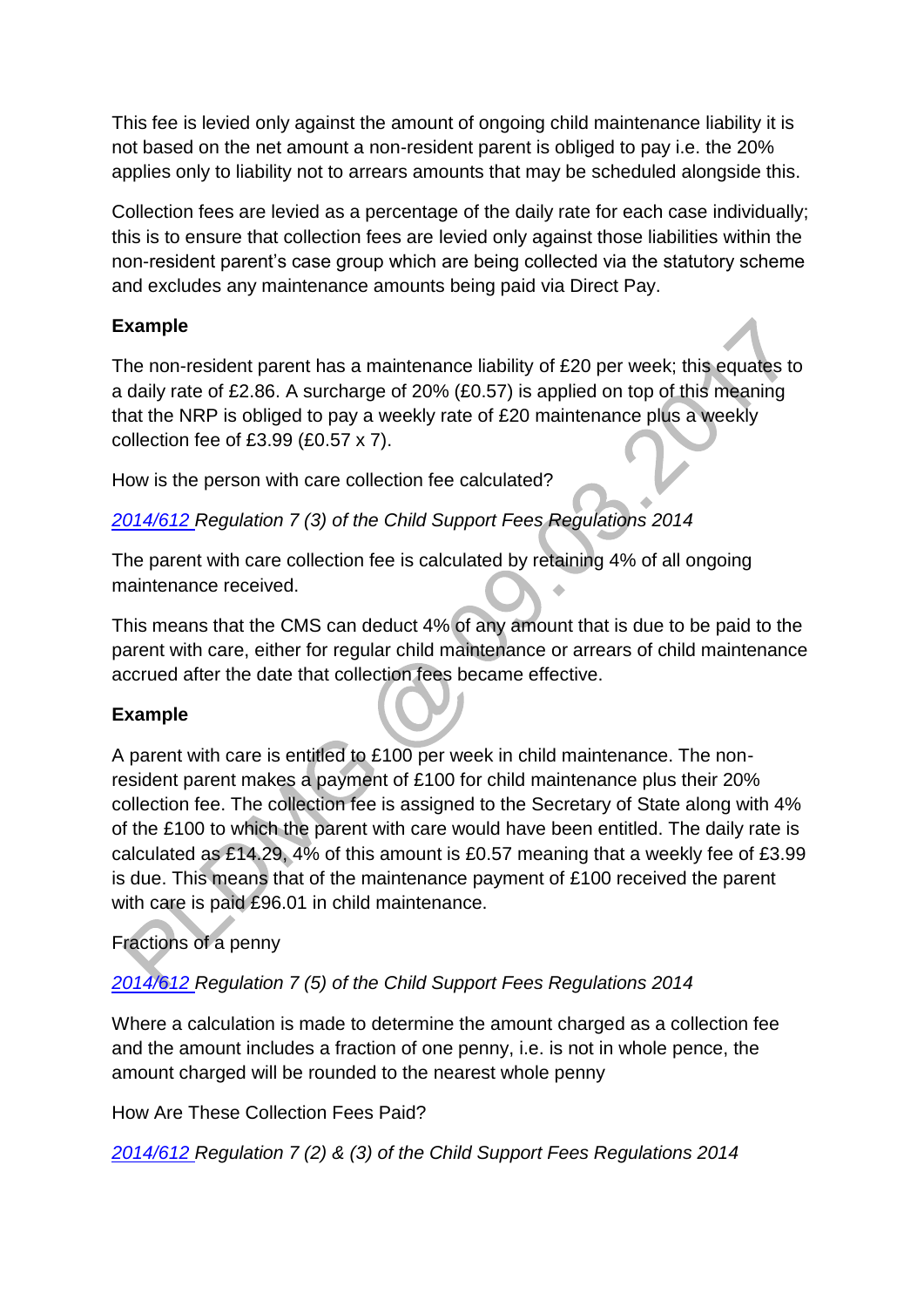## *[2014/612 R](http://www.legislation.gov.uk/uksi/2014/612/contents/made)egulation 8 of the Child Support Fees Regulations 2014*

All collection fees are automatically deducted at source by the Secretary of State.

The non-resident parent collection fee of 20% is automatically deducted on receipt of payment. Where a non-resident parent fails to pay the full amount the amount received will be split proportionately between fees and child maintenance.

### **Example**

A non-resident parent is assessed to pay £100 per week in child maintenance plus a £20.02 per week collection fee via a Deduction from Earnings Order. Due to Protected Income regulations the non-resident parent's employer is only able to deduct £50.

In this circumstance the £120.02 that the non-resident parent should have paid is treated as 100% of the obliged total of which the £20.02 collection fee accounts for 16.68% of this and the £100 liability payment equates to 83.32%.

These percentages are then applied to the amount that has been received therefore of the £50 that has been paid 16.68% (£8.34) is retained as a collection fee leaving £11.68 of the scheduled collection fee of £20.02 unpaid which becomes arrears owed to the Secretary of State.

Parent with care collection fee deduction

The parent with care collection fee is deducted automatically from any amounts that are assigned to the parent with care for which a collection charge has previously been associated i.e. amounts charged since the introduction of collection fees. The fee will be deducted as a flat rate of 4% of the net balance of all amounts assigned to the parent with care which meet this criteria.

#### **Example 1**

A non-resident parent is assessed to pay £30 per week in child maintenance and also makes payments of £20 per week towards a balance of arrears accrued after the introduction of collection fees.

This net payment of £50 is assigned to the parent with care and 4% is deducted automatically. The parent with care receives £48 and the remaining £2.00 is retained as the collection fee.

#### **Example 2**

A non-resident parent is assessed to pay £10 per week in child maintenance and £30 per week towards a balance of arrears accumulated before collection fees were introduced.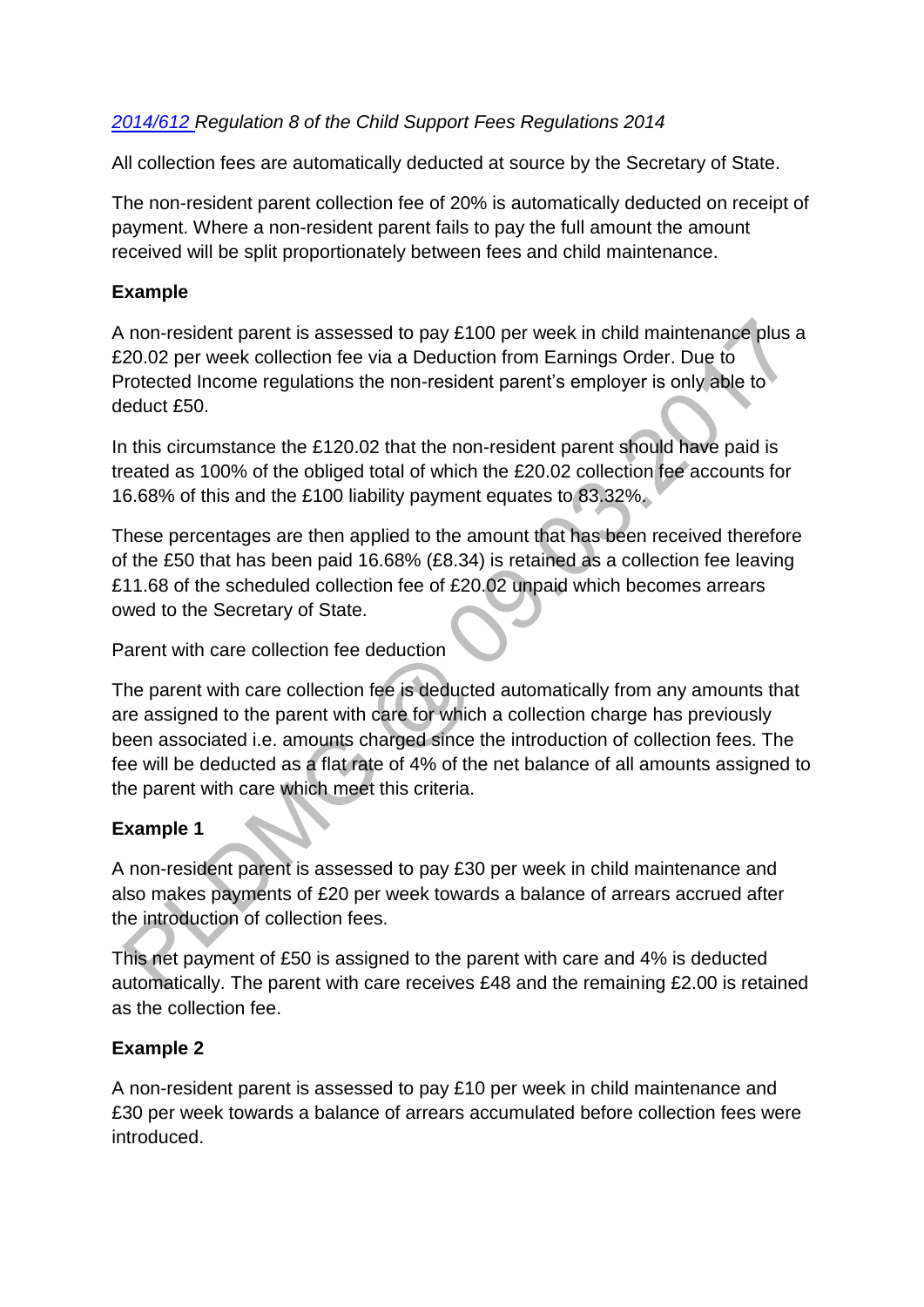This net payment of £40 is allocated to the non-resident parent however only the £10 regular maintenance liability has an associated collection charge (having been accrued after the introduction of collection fees).

A collection fee of 4% is deducted from the liability amount meaning that the parent with care receives £9.60 in regular child maintenance plus the full £30 arrears payment as this is due for charges that do not have an associated fee (having been accrued prior to the introduction of collection fees). The collection fee deducted is £0.40.

# **Example 3**

A non-resident parent is assessed to pay £30 per week in child maintenance and also makes a lump sum payment of £500 to clear their full arrears balance which comprises amounts accumulated before and after the introduction of the collection fees.

The receipt for £530 is assigned to the non-resident parent and the £30 regular maintenance liability is satisfied first.

Because the regular maintenance has accumulated after the introduction of collection fees 4% of this payment will be retained as a collection charge.

The remaining £500 is used to satisfy all outstanding arrears charges. The system will automatically determine which of these arrears charges have an associated fee i.e. were charged after the introduction of collection fees.

It is determined that of the £500 that has been paid £300 is for arrears accrued prior to the introduction of collection fees, this means that a collection fee is appropriate for the remaining £200.

The parent with care will be paid the full £300 due for their arrears accumulated prior to the introduction collection fees, the remaining £230 is liable for collection charges and therefore 4% of this balance will be deducted for fees. In total the parent with care receives £520.80 of the received £530, the remaining £9.20 is retained as the collection fee.

# **Exceptions**

The Legislation is clear that there are no exemptions from collection fees; any client using the Collect and Pay service will be obliged to pay a collection fee.

Vulnerable clients, including those who have declared themselves victims of domestic abuse, will be helped to set up non-geographical bank accounts. This will offer sufficient protection that all clients can feel confident to make Direct Pay arrangements without being obliged to have contact with the other party or disclose their location.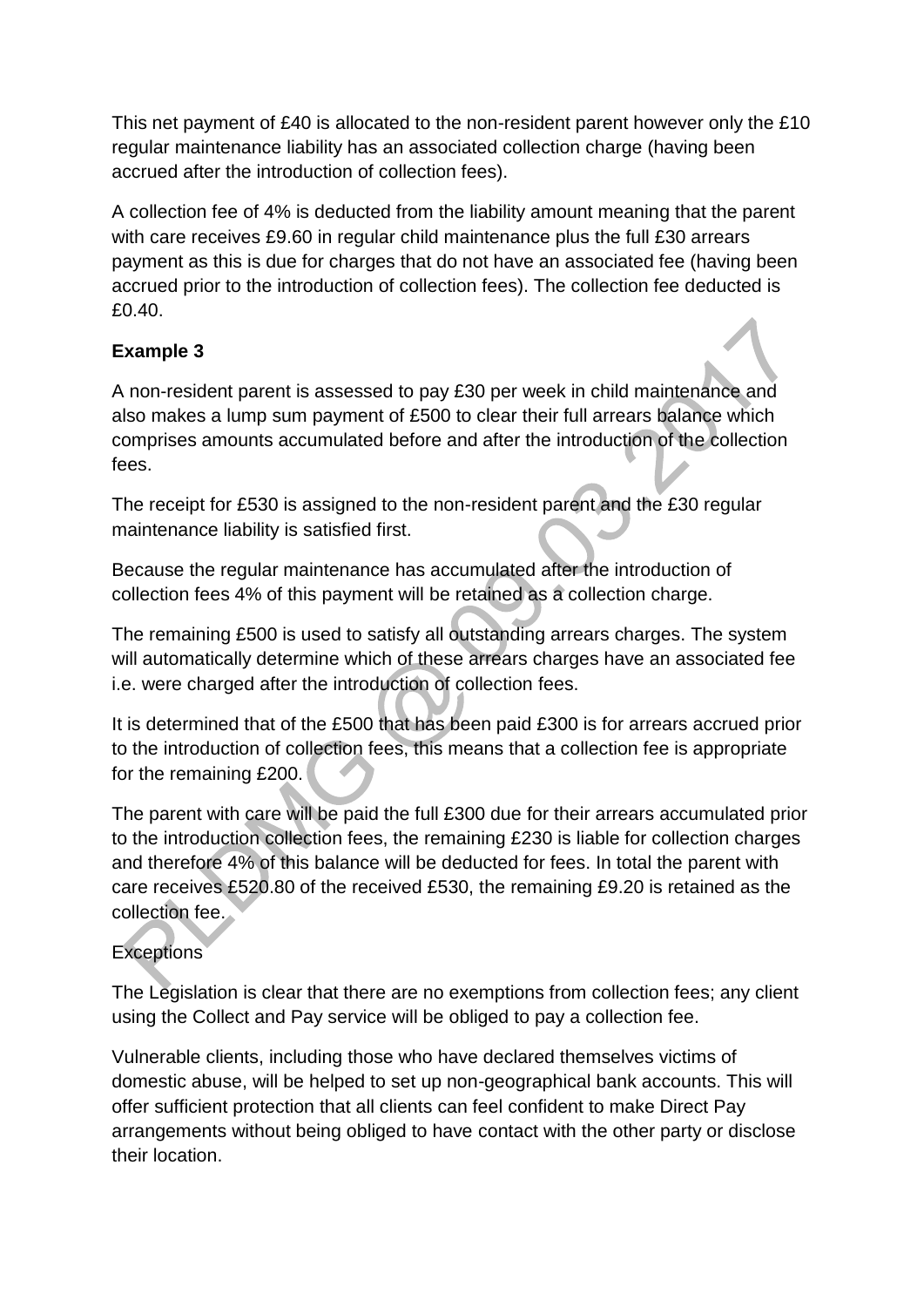#### **Exclusions**

Collection fees are applied only under specific circumstances. There are certain restrictions on the collection and enforcement of collection fees that must be adhered to in line with the following guidance.

#### **Retrospective liability**

### *[2014/612 R](http://www.legislation.gov.uk/uksi/2014/612/contents/made)egulation 6 of the Child Support Fees Regulations 2014*

### *[2014/612 R](http://www.legislation.gov.uk/uksi/2014/612/contents/made)egulation 1(4) of the Child Support Fees Regulations 2014*

Collection fees are applicable only for the collection and payment of child maintenance accrued on or after the date six weeks after Section 137 of the Welfare Reform Act 2012 comes into force. No fee will be levied for the collection or payment of maintenance accrued before this date.

#### **Child Support Agency debt**

# *[2014/612 R](http://www.legislation.gov.uk/uksi/2014/612/contents/made)egulation 6 of the Child Support Fees Regulations 2014*

Collection fees are applicable only for the collection and payment of child maintenance accrued under the 2012 Child Maintenance Scheme. No collection fee will be applied for Child Maintenance accrued under 1993 Scheme or 2003 Scheme legislation.

#### **Enforcement of collection fees**

# *[2014/612 R](http://www.legislation.gov.uk/uksi/2014/612/contents/made)egulation 13 (2) of the Child Support Fees Regulations 2014*

The powers to commit a non-resident parent to prison or disqualify a non-resident parent from driving in the course of enforcement action cannot be used when the enforcement action being undertaken is solely for the collection of unpaid collection fees.

[Return to Contents](http://np-cmg-sharepoint.link2.gpn.gov.uk/sites/policy-law-and-decision-making-guidance/Pages/Charging.aspx#Contents)

# [Enforcement Fees: Decision Making Guidance](http://np-cmg-sharepoint.link2.gpn.gov.uk/sites/policy-law-and-decision-making-guidance/Pages/Charging.aspx?ControlMode=Edit&DisplayMode=Design)

#### Rationale

Enforcement action is only taken where we believe the non-resident parent has chosen to avoid payment. The Government's decision to introduce a charge for undertaking specific enforcement actions is, therefore, not designed to encourage collaboration but rather to provide an incentive to non-resident parents to pay their maintenance in full and on time. Taking enforcement action is expensive and it is only right that the non-resident parent contributes to these costs.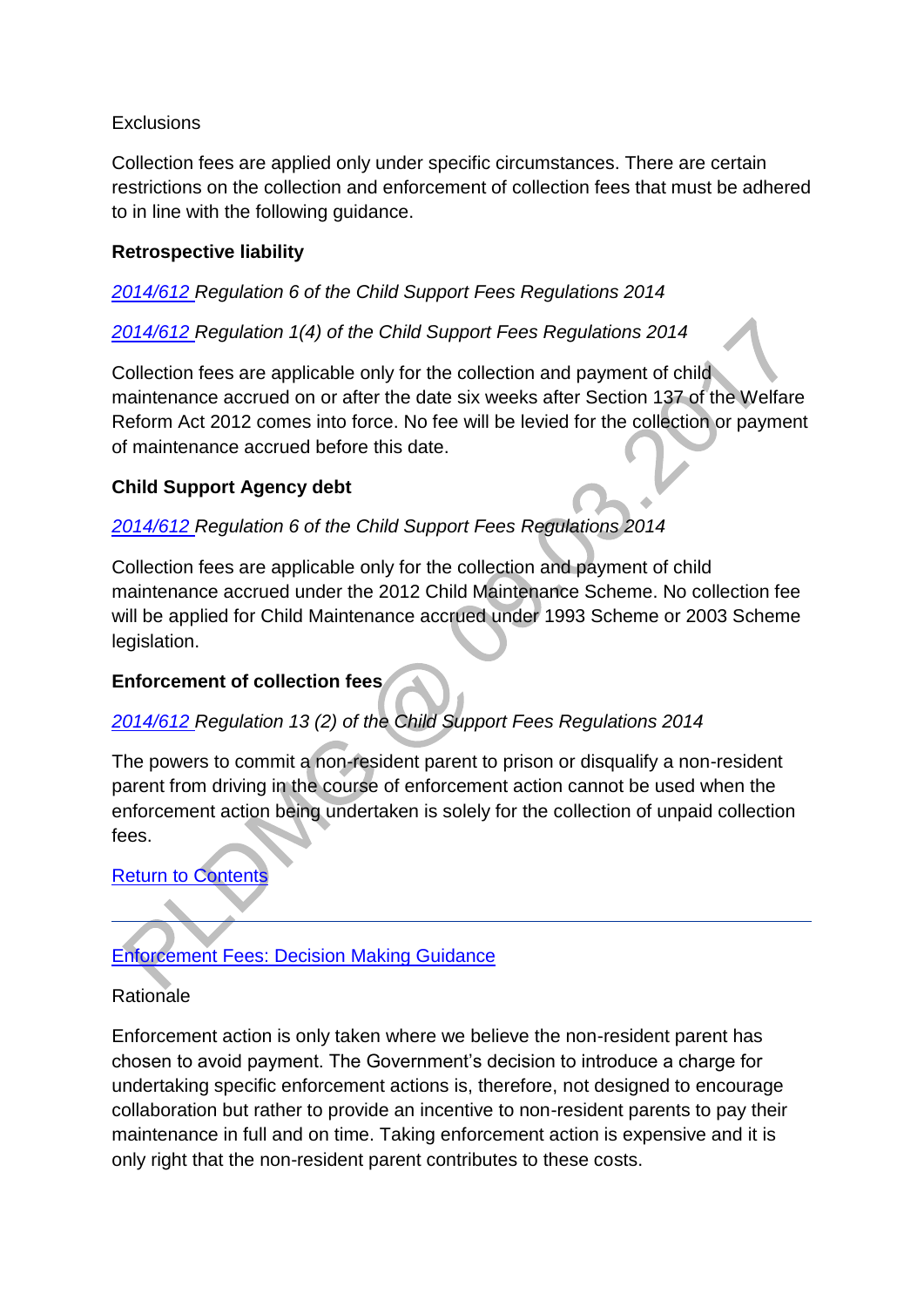#### **Enactment**

### *[2014/612 R](http://www.legislation.gov.uk/uksi/2014/612/contents/made)egulation 1 (3) of the Child Support Fees Regulations 2014*

The provisions enabling the charging of enforcement fees come into effect on the day that Section 137 of the Welfare Reform Act 2012 comes into force. Fees can only be levied on the specified enforcement actions taken on or after this date. Enforcement fees cannot be applied retrospectively to actions taken prior to this date.

Who Is Liable To Pay?

### *[2014/612 R](http://www.legislation.gov.uk/uksi/2014/612/contents/made)egulation 10 of the Child Support Fees Regulations 2014*

Enforcement fees are payable by a non-resident parent where non-compliance results in certain specific enforcement actions being undertaken in order to establish compliance.

What Actions Attract An Enforcement Fee?

### *[2014/612 R](http://www.legislation.gov.uk/uksi/2014/612/contents/made)egulations 9 & 10 of the Child Support Fees Regulations 2014*

An enforcement fee will be payable if the Secretary of State takes any of the following four actions:

- make a Deduction from Earnings Order (This includes Deduction from Earnings Request);
- make a Regular Deduction Order;
- make a Lump Sum Deduction Order;
- make an application for a Liability Order.

#### **Why have these specific actions been chosen?**

Government research has shown that charging for enforcement actions is most likely to be effective at the early stages of enforcement action when debt is generally lower and non-compliant behaviour is less entrenched. It has been decided that these four actions where combined with a reasonable enforcement fee are most likely to have an effect on altering client behaviour towards compliance

How Much Will The Charge Be?

#### *[2014/612 R](http://www.legislation.gov.uk/uksi/2014/612/contents/made)egulation 10 of the Child Support Fees Regulations 2014*

Enforcement charges will differ depending on what action is being taken. The fees payable are as follows: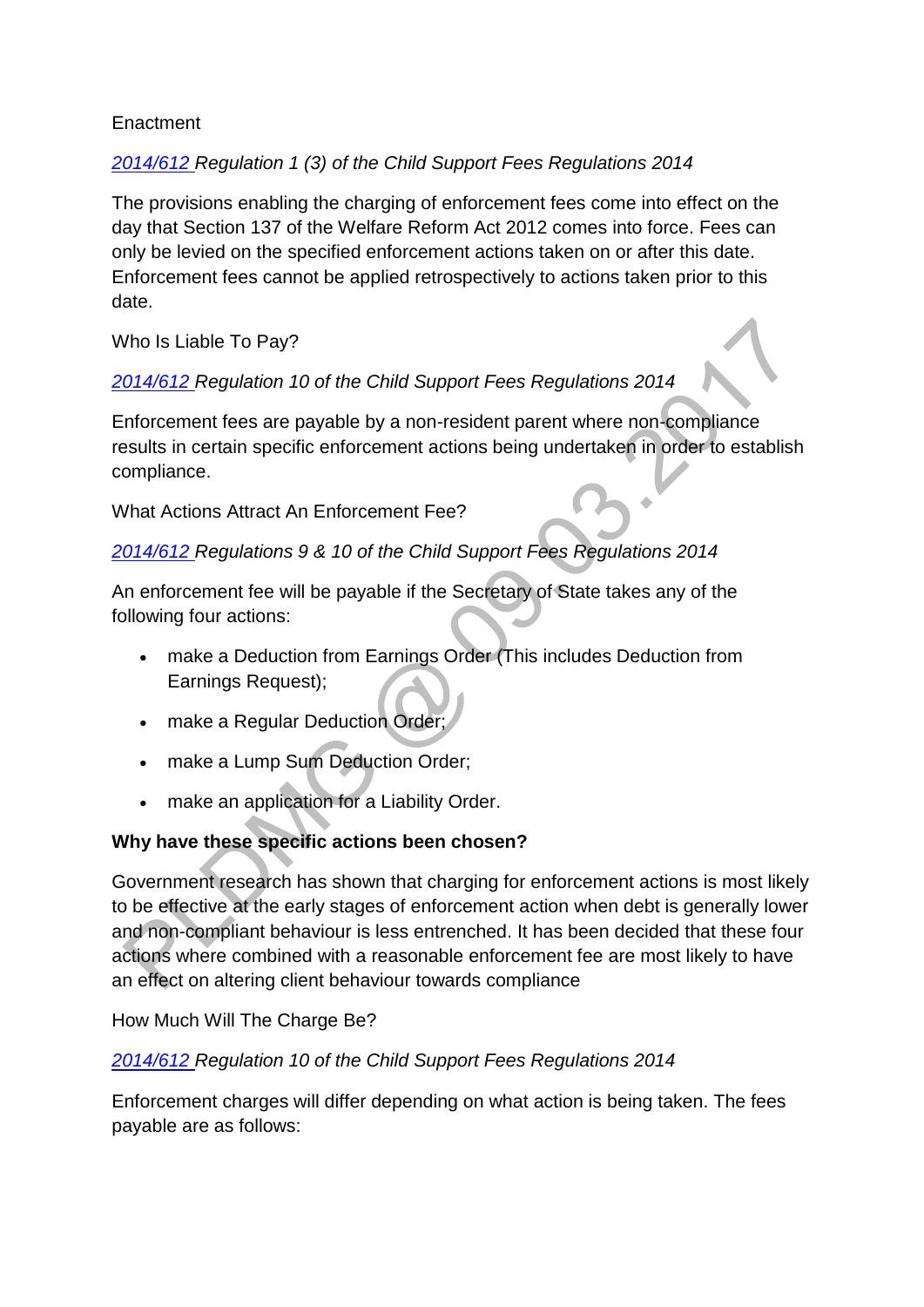| <b>Enforcement Action</b>                             | Fee<br><b>Payable</b> |
|-------------------------------------------------------|-----------------------|
| Making a Deduction from<br><b>Earnings Order</b>      | £50.00                |
| Making a Regular<br><b>Deduction Order</b>            | £50.00                |
| Making a Lump Sum<br><b>Deduction Order</b>           | £200.00               |
| Making an application for a<br><b>Liability Order</b> | £300.00               |

#### **How were these amounts determined?**

The enforcement fee does not constitute the full cost of the action being taken and the majority of the cost of taking enforcement action continues to be met by the Secretary of State. The decision on the amounts to be charged as enforcement fees has been determined as being proportional to the severity of that action that is being taken as well as the administrative cost.

When Will The Fee Be Payable?

# *[2014/612 R](http://www.legislation.gov.uk/uksi/2014/612/contents/made)egulation 10 of the Child Support Fees Regulations 2014*

Enforcement fees are payable at the time the action is taken by the Secretary of State and cannot be waived or refunded except in the specific circumstances laid out below.

How Will This Fee Be Recovered?

# *[2014/612 R](http://www.legislation.gov.uk/uksi/2014/612/contents/made)egulation 11 of the Child Support Fees Regulations 2014*

The enforcement fee will become payable at the point that the action is taken and will be factored into any ongoing liability schedule. The priority, however, will be to ensure parents with care receive the money from the non-resident parent to which they are entitled. The enforcement fee will, therefore, only be recovered once all regular liability and arrears have been satisfied and once all collection fees have been paid.

Under What Circumstances Can The Fee Be Waived?

#### *[2014/612 R](http://www.legislation.gov.uk/uksi/2014/612/contents/made)egulation 12 of the Child Support Fees Regulations 2014*

The Child Support Fees Regulations set out the circumstances in which an enforcement fee may be waived. An enforcement fee should normally be waived if a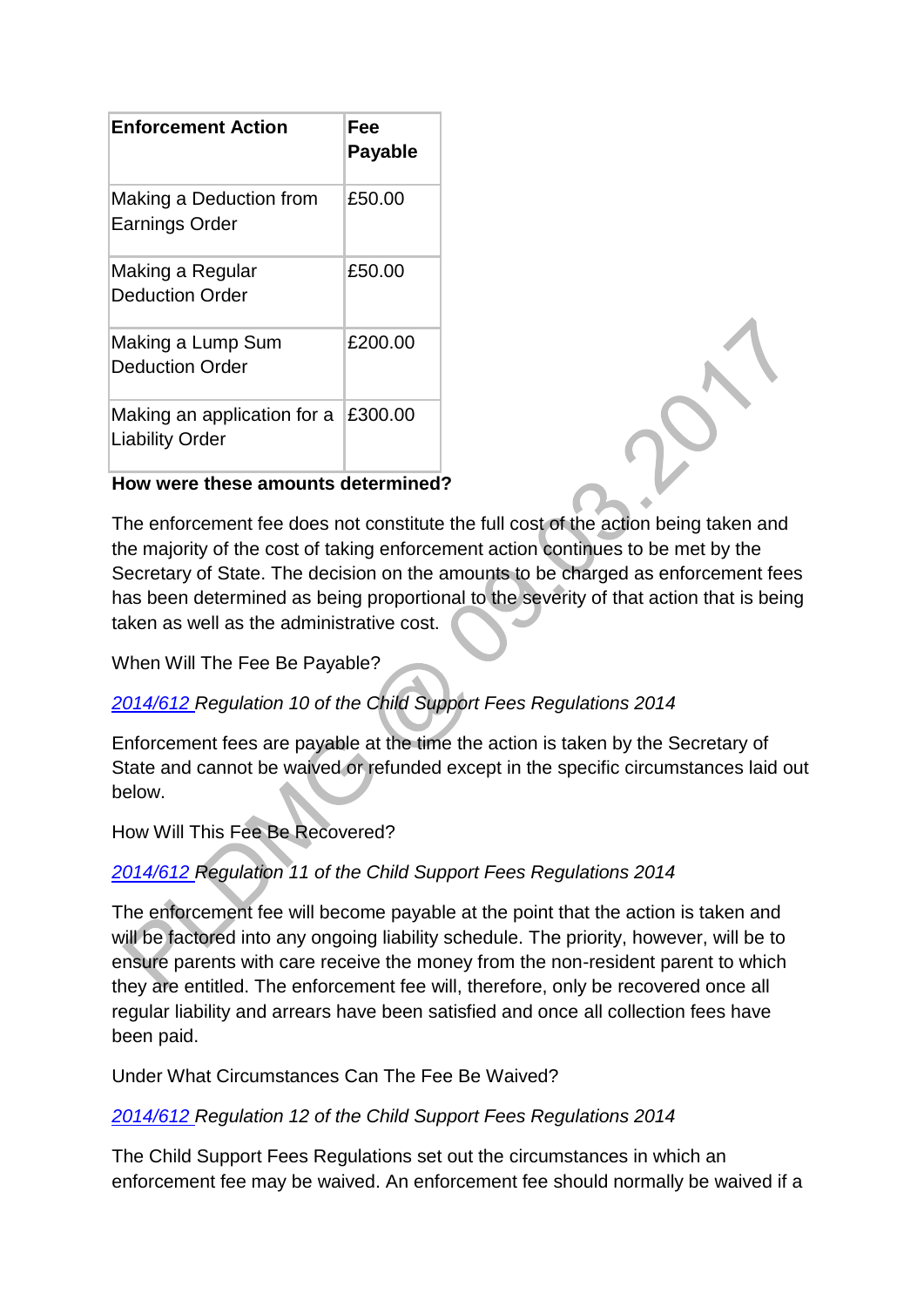case falls within the circumstances set out below. A caseworker must, however, confirm that this is appropriate in the circumstances of each case. If a caseworker believes that there is a valid reason not to waive an enforcement fee even though the case falls within the circumstances listed below, this must be discussed with a Team Leader. If the decision is taken not to waive the fee, that must be justified and the reasons must be clearly recorded on the system.

# **Concurrent action**

# *[2014/612 R](http://www.legislation.gov.uk/uksi/2014/612/contents/made)egulation 12 (2) of Child Support Fees Regulations 2014*

An enforcement fee may be waived if it becomes payable when the Secretary of State takes concurrent or subsequent action of the same type in circumstances where:

- the Secretary of State applies for two or more Deduction from Earnings Orders against a non-resident parent who has more than one employer. These Orders do not need to be applied for at the same time.
- the non-resident parent has more than one bank account and the Secretary of State applies for more than one Regular Deduction Order or Lump Sum Deduction Order simultaneously. The Orders must be applied for at the same time.

### **Example**

A non-resident parent who currently pays via a Deduction from Earnings Order makes contact to advise that they have taken on a second job. A decision is made to apply a concurrent Deduction from Earnings Order against this new employment. The enforcement fee that would have been applied for taking this action is waived.

# **Changes in circumstances**

[2014/612 R](http://www.legislation.gov.uk/uksi/2014/612/contents/made)egulation 12 (3) of the Child Support Fees Regulations 2014

An enforcement fee may be waived if it becomes payable where revised enforcement action is taken as a result of a change in the non-resident parent's circumstances where :

- a Deduction from Earnings Order is issued as a result of a non-resident parent changing employer.
- a Regular Deduction Order is issued as a result of a non-resident parent changing their financial provider.
- the amount being collected by a Deduction of Earnings Order or Regular Deduction Order has changed.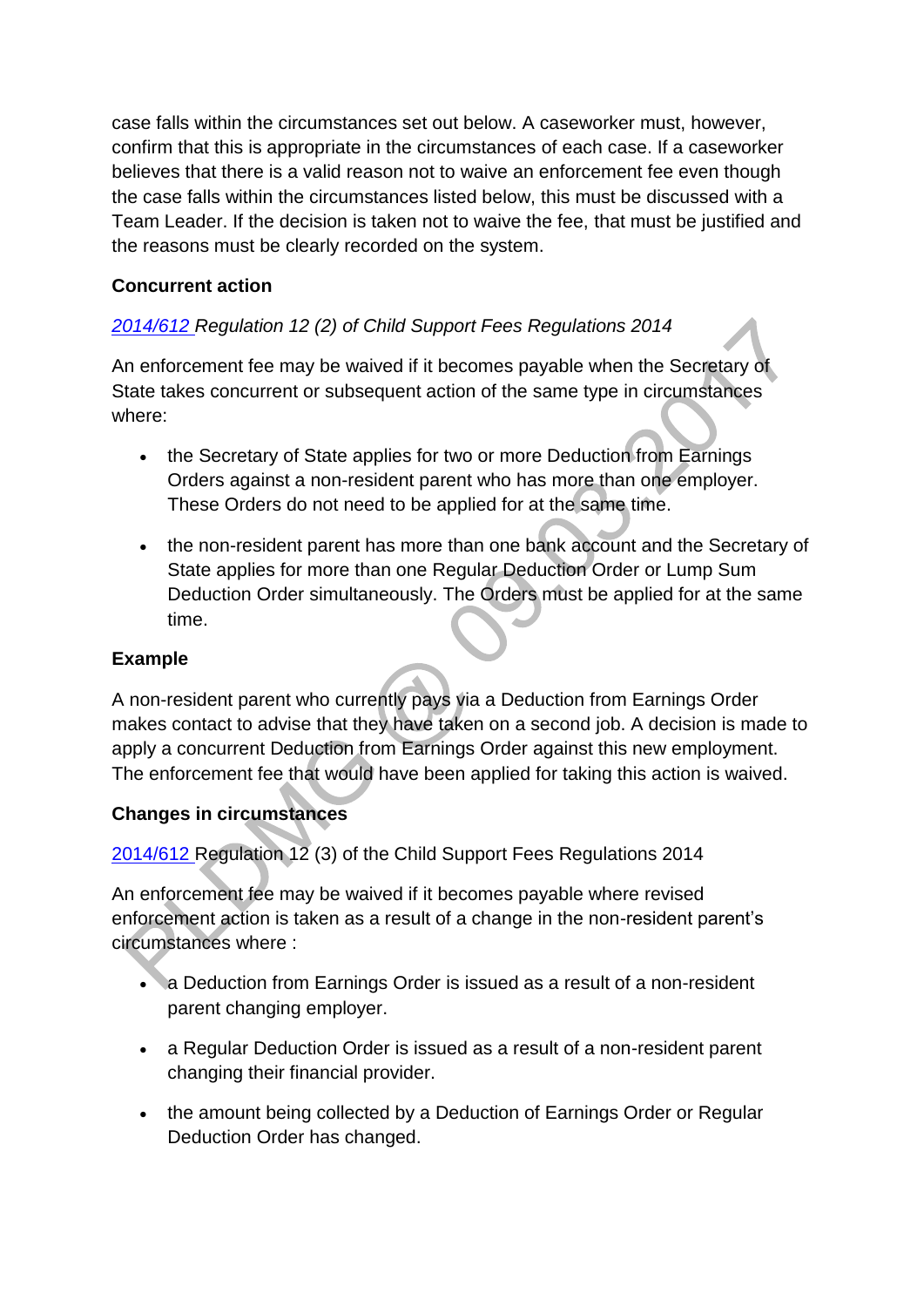In these circumstances the enforcement action that is being taken will need to be reapplied to take into account the change that has been reported and the enforcement fee may be waived.

#### **Retrospective considerations**

### *[2014/612 R](http://www.legislation.gov.uk/uksi/2014/612/contents/made)egulation 12 (4) of the Child Support Fees Regulations 2014*

An enforcement fee may be waived in circumstances where, retrospectively, actions taken by the Secretary of State are determined unlawful or incorrect in circumstances where:

- an application for a Liability Order is unsuccessful at court.
- a Judicial Review or Appeal against any enforcement action which has an associated fee taken by the Secretary of State is successful.
- a Deduction from Earnings Order, Regular Deduction Order or Lump Sum Deduction Order has lapsed or been discharged due to error or maladministration.

### **Example**

A non-resident parent has a Deduction from Earnings Order in place. It is subsequently realised that the case worker made an error and the Deduction from Earnings Order should not have been imposed. The Order is, therefore, discharged and the fee associated with that Order is waived.

# **Voluntary deduction from earnings order**

# *[2014/612 R](http://www.legislation.gov.uk/uksi/2014/612/contents/made)egulation 12 (5) of the Child Support Fees Regulations 2014*

An enforcement fee payable where a non-resident parent voluntarily elects to pay via a Deduction from Earnings Order may be waived.

#### **Active service**

# *[2014/612 R](http://www.legislation.gov.uk/uksi/2014/612/contents/made)egulation 12 (6) of the Child Support Fees Regulations 2014*

An enforcement fee associated with making a Deduction from Earnings Request may be waived in circumstances where a non-resident parent is a serving member of the armed forces and is committed to an operational tour of duty. An operational tour of duty includes:

- pre-operational training;
- pre-operational leave;
- rest and recuperation during operations;